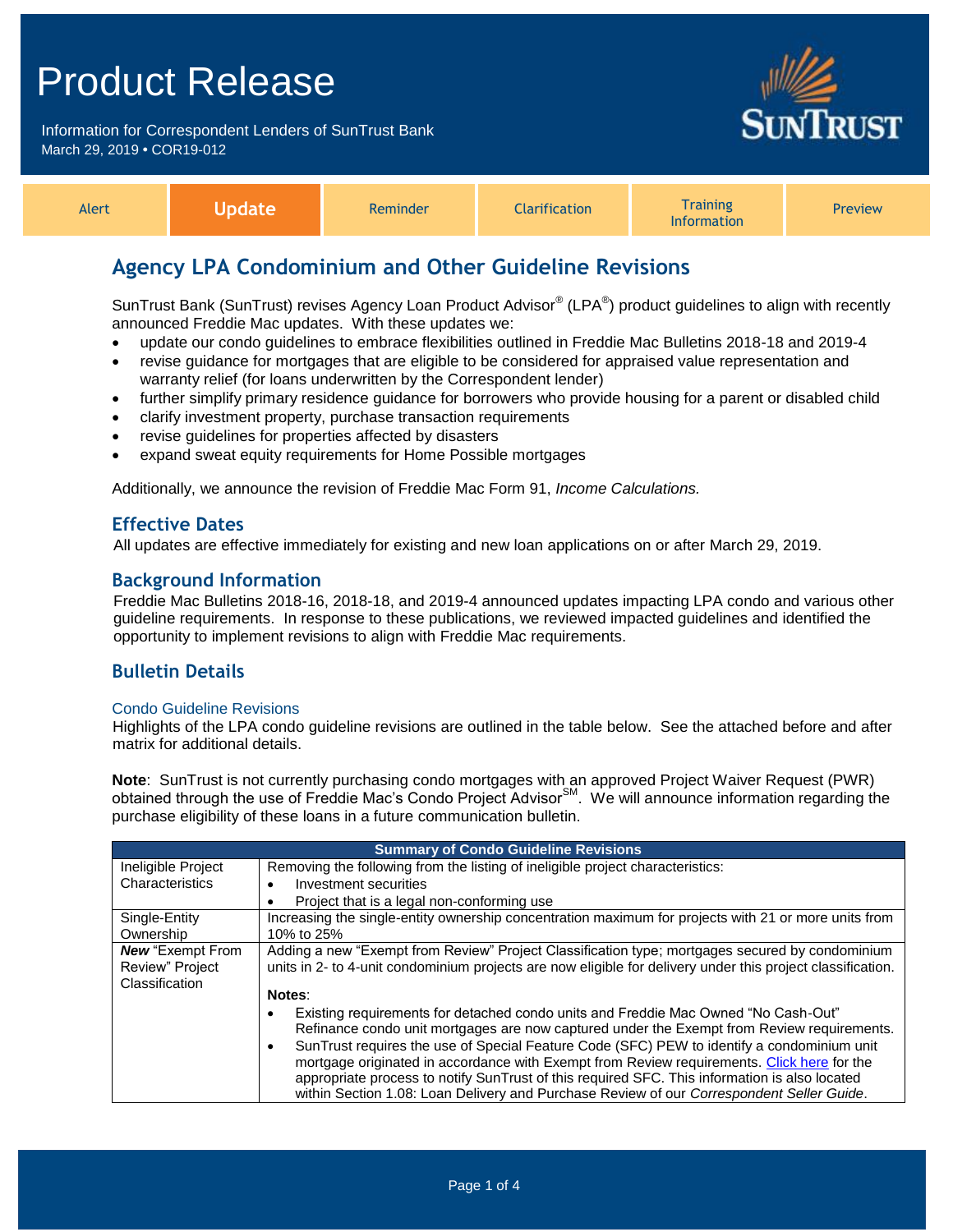Information for Correspondent Lenders of SunTrust Bank March 29, 2019 **•** COR19-012



## **Bulletin Details, continued**

Condo Guideline Revisions, continued

| <b>Summary of Condo Guideline Revisions</b>                                      |                                                                                                                                                                                                                                                                                                                                                                                                |  |  |  |
|----------------------------------------------------------------------------------|------------------------------------------------------------------------------------------------------------------------------------------------------------------------------------------------------------------------------------------------------------------------------------------------------------------------------------------------------------------------------------------------|--|--|--|
| Investment                                                                       | Allowing investment property, attached units in established condo projects to be eligible for a                                                                                                                                                                                                                                                                                                |  |  |  |
| Property                                                                         | Streamlined Review:                                                                                                                                                                                                                                                                                                                                                                            |  |  |  |
| Transactions and                                                                 | For LTV/TLTV/HTLTV ratios up to 75% for projects outside of Florida<br>$\bullet$                                                                                                                                                                                                                                                                                                               |  |  |  |
| Streamlined                                                                      | For LTV/TLTV/HTLTV ratios up to 70% for projects in Florida<br>$\bullet$                                                                                                                                                                                                                                                                                                                       |  |  |  |
| <b>Reviews</b>                                                                   |                                                                                                                                                                                                                                                                                                                                                                                                |  |  |  |
| Established and                                                                  | <b>Established Condominium Projects: Reducing the unit conveyance requirement from at least</b><br>$\bullet$                                                                                                                                                                                                                                                                                   |  |  |  |
| New Condo                                                                        | 90% unit conveyance to the unit purchasers to at least 75% for projects with greater than four                                                                                                                                                                                                                                                                                                 |  |  |  |
| Projects:                                                                        | units                                                                                                                                                                                                                                                                                                                                                                                          |  |  |  |
| Unit Conveyance                                                                  | New Condominium Projects: Reducing the unit conveyance requirement from less than 90%<br>$\bullet$                                                                                                                                                                                                                                                                                             |  |  |  |
| Requirements                                                                     | unit conveyance to the unit purchasers to less than 75% for projects with greater than four units                                                                                                                                                                                                                                                                                              |  |  |  |
| Established and                                                                  | Allowing both income in reserve accounts and income allocated to reserve accounts to be excluded                                                                                                                                                                                                                                                                                               |  |  |  |
| New Condo                                                                        | when calculating the amount of replacement reserves (previously lenders were permitted to exclude                                                                                                                                                                                                                                                                                              |  |  |  |
| Projects:                                                                        | income in reserve accounts, but not permitted to exclude income allocated to reserve accounts)                                                                                                                                                                                                                                                                                                 |  |  |  |
| <b>Budget</b>                                                                    |                                                                                                                                                                                                                                                                                                                                                                                                |  |  |  |
| Requirements                                                                     |                                                                                                                                                                                                                                                                                                                                                                                                |  |  |  |
| New Condo                                                                        | For conversions involving a non-gut rehabilitation, revising the review requirements for an engineer's                                                                                                                                                                                                                                                                                         |  |  |  |
| Projects:                                                                        | report (or functionally equivalent documentation) to now apply to buildings legally created within the                                                                                                                                                                                                                                                                                         |  |  |  |
| Engineer's Report                                                                | past three years (reduced from five years)                                                                                                                                                                                                                                                                                                                                                     |  |  |  |
| Review                                                                           |                                                                                                                                                                                                                                                                                                                                                                                                |  |  |  |
| <b>Requirements</b>                                                              |                                                                                                                                                                                                                                                                                                                                                                                                |  |  |  |
| 2- to 4-Unit Condo                                                               | Eliminating the requirements for liability insurance for all review types                                                                                                                                                                                                                                                                                                                      |  |  |  |
| Projects: Liability                                                              |                                                                                                                                                                                                                                                                                                                                                                                                |  |  |  |
| Insurance                                                                        |                                                                                                                                                                                                                                                                                                                                                                                                |  |  |  |
|                                                                                  |                                                                                                                                                                                                                                                                                                                                                                                                |  |  |  |
|                                                                                  |                                                                                                                                                                                                                                                                                                                                                                                                |  |  |  |
|                                                                                  |                                                                                                                                                                                                                                                                                                                                                                                                |  |  |  |
|                                                                                  |                                                                                                                                                                                                                                                                                                                                                                                                |  |  |  |
| Requirements<br><b>PERS Approvals</b><br>Expiration of<br><b>Project Reviews</b> | Florida Condominium Units in New Condominium Projects: Removing existing overlay and<br>increasing the maximum LTV from 85% to 90% for PERS approved, second home transactions<br>For established condo projects (including Streamlined Review), expanding the expiration of project<br>review timeframe from within 180 days prior to the note date to within one year prior to the note date |  |  |  |

We further align with Freddie Mac by reorganizing and refreshing some of the condo guideline content to more closely adopt Freddie Mac specific language and/or presentation of guidance; guideline intent remains the same. See the attached before and after matrices for additional details.

### Appraised Value Representation and Warranty Relief – Loan Collateral Advisor

For LPA loans underwritten by the Correspondent lender, we align with Freddie Mac by:

- expanding the mortgages that are eligible to be considered for appraised value representation and warranty relief to include mortgages secured by condo units
- revising the list of mortgages ineligible for appraised value representation and warranty relief to add mortgages secured by mortgaged premises subject to resale restrictions
- updating guidance to reflect how Loan Collateral Advisor assesses an appraisal

### **Reminders**:

- If the mortgage insurance (MI) company does not honor the associated representation and warranty relief, lenders are responsible for any consequences of the MI company rescinding coverage.
- At this time, loans utilizing Freddie Mac's appraised value representation and warranty relief are not eligible for purchase if SunTrust underwrites the loan. This does *not* include loans eligible for Freddie Mac's LPA automated collateral evaluation (ACE), that are eligible for relief for value, condition, and marketability.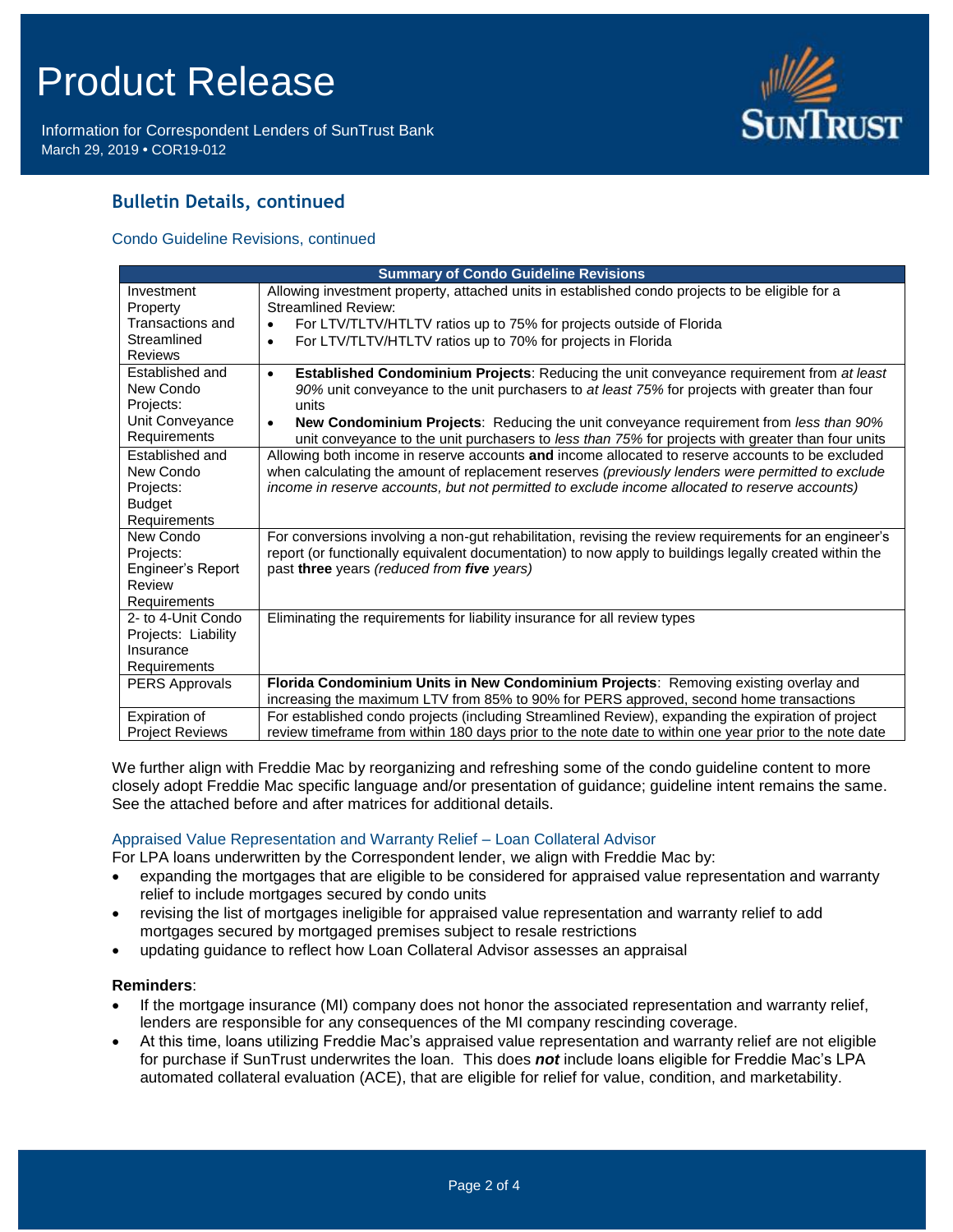Information for Correspondent Lenders of SunTrust Bank March 29, 2019 **•** COR19-012



## **Bulletin Details, continued**

Primary Residence Guidance for Borrowers who Provide Housing for a Parent or Disabled Child In Product Release [COR19-003,](https://www.truistsellerguide.com/Manual/cor/bulletins/archive/Cr19-003.pdf) we simplified LPA primary residence guidance for borrowers who provide housing for a parent or disabled child by permitting the borrower to be considered an occupying borrower if the property is occupied as a primary residence by an individual(s) who:

- Is the borrower's parent(s), or
- Has a physical or developmental disability and the borrower is the individual(s) parent or legal guardian

Freddie Mac's intent of this language is to include all disabilities. Therefore, aligning with Freddie Mac, we remove the terms "physical" or "developmental" from the language to reflect that intent.

### Investment Properties

For newly constructed homes that are LPA purchase transactions, the borrower may not be affiliated with or related to the builder, developer, or property seller. We clarify these guidelines to state that for these purposes, "affiliated with" means that the borrower may not have an ownership interest in or employment with the builder, developer, or property seller.

### Properties Affected by Disasters

For LPA loans, we align with Freddie Mac by permitting the following flexibilities for mortgages secured by properties located in a designated disaster area:

- increasing the age of credit and capacity underwriting documentation, LPA submission, and appraisal reports from 120 days before the note date to 180 days before the note date; see the attached before and after matrix for additional details regarding when this flexibility can be used
- permitting the eligibility of the ACE appraisal waiver offer for properties in disaster areas if the value and marketability of the mortgaged premises has not been impacted; lenders are responsible for ensuring the property condition requirements related to properties impacted by a disaster are met

### Sweat Equity Requirements for Home Possible Mortgages

We revise Home Possible sweat equity requirements and align with Freddie Mac by:

- permitting sweat equity as a source of funds to cover the entire amount of cash to close for down payment and/or closing costs; use SFC J11 to identify Home Possible mortgages originated with sweat equity as a credit towards the borrower's down payment and/or closing costs
- providing details related to the following: eligible repairs and improvements; determining the value of the sweat equity; and no cash back at closing

#### Freddie Mac Form 91, *Income Calculations*

Freddie Mac revised [Form 91,](http://www.freddiemac.com/singlefamily/forms/sell/pdf/91.pdf) *Income Calculations* to reflect line item changes in tax documents resulting from the new tax law.

**Reminder**: The lender must analyze the tax returns and document the calculation of the borrower's selfemployed income on [Form 91,](http://www.freddiemac.com/singlefamily/forms/sell/pdf/91.pdf) *Income Calculations*, or a similar alternative form.

#### Before and After Matrix

[Click here](http://www.truistsellerguide.com/manual/cor/products/Cr19-012BA.pdf) to see the before and after matrix that provides a detailed overview of all updates.

#### Revised Materials

Click [Underwriting,](https://www.truistsellerguide.com/Manual/cor/general/1.05Underwriting.pdf) [Condominium and PUD Approval Requirements,](https://www.truistsellerguide.com/Manual/cor/general/1.06CondoPUD.pdf) [Appraisal Guidelines,](https://www.truistsellerguide.com/Manual/cor/general/1.07Appraisals.pdf) [Agency Loan](https://www.truistsellerguide.com/manual/cor/products/CAgency.pdf)  [Programs,](https://www.truistsellerguide.com/manual/cor/products/CAgency.pdf) and Fannie Mae HomeReady<sup>®</sup> [and Freddie Mac Home Possible](https://www.truistsellerguide.com/Manual/cor/products/CHomeReadyandHomePossible.pdf)<sup>®</sup> Mortgages to review the revised product materials.